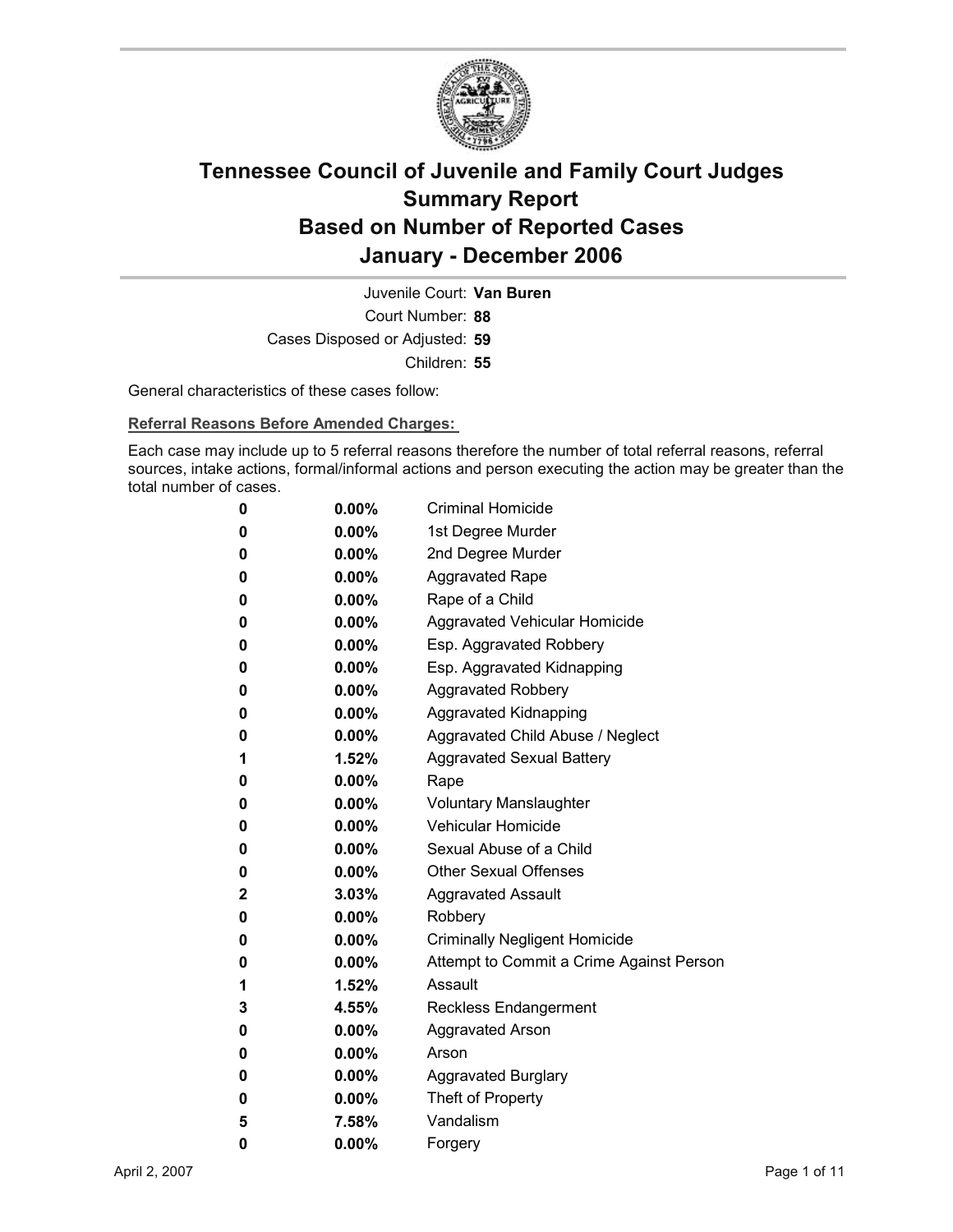

Juvenile Court: **Van Buren**

Court Number: **88**

Cases Disposed or Adjusted: **59**

Children: **55**

#### **Referral Reasons Before Amended Charges:**

Each case may include up to 5 referral reasons therefore the number of total referral reasons, referral sources, intake actions, formal/informal actions and person executing the action may be greater than the total number of cases.

| 0            | 0.00%    | <b>Worthless Checks</b>                                     |
|--------------|----------|-------------------------------------------------------------|
| 0            | $0.00\%$ | Illegal Possession / Fraudulent Use of Credit / Debit Cards |
| 0            | 0.00%    | <b>Burglary</b>                                             |
| 0            | 0.00%    | Unauthorized Use of a Vehicle                               |
| 0            | $0.00\%$ | <b>Cruelty to Animals</b>                                   |
| 0            | $0.00\%$ | Sale of Controlled Substances                               |
| 0            | $0.00\%$ | <b>Other Drug Offenses</b>                                  |
| 2            | 3.03%    | <b>Possession of Controlled Substances</b>                  |
| 0            | $0.00\%$ | <b>Criminal Attempt</b>                                     |
| 0            | $0.00\%$ | Carrying Weapons on School Property                         |
| 0            | $0.00\%$ | Unlawful Carrying / Possession of a Weapon                  |
| 0            | 0.00%    | <b>Evading Arrest</b>                                       |
| 0            | $0.00\%$ | Escape                                                      |
| 1            | $1.52\%$ | Driving Under Influence (DUI)                               |
| $\mathbf{2}$ | 3.03%    | Possession / Consumption of Alcohol                         |
| 0            | $0.00\%$ | Resisting Stop, Frisk, Halt, Arrest or Search               |
| 0            | $0.00\%$ | <b>Aggravated Criminal Trespass</b>                         |
| 0            | $0.00\%$ | Harassment                                                  |
| 0            | 0.00%    | Failure to Appear                                           |
| 0            | $0.00\%$ | Filing a False Police Report                                |
| 0            | $0.00\%$ | Criminal Impersonation                                      |
| 6            | $9.09\%$ | <b>Disorderly Conduct</b>                                   |
| 0            | 0.00%    | <b>Criminal Trespass</b>                                    |
| 0            | $0.00\%$ | <b>Public Intoxication</b>                                  |
| 0            | 0.00%    | Gambling                                                    |
| 13           | 19.70%   | Traffic                                                     |
| 0            | $0.00\%$ | <b>Local Ordinances</b>                                     |
| 1            | $1.52\%$ | Violation of Wildlife Regulations                           |
| 0            | 0.00%    | Contempt of Court                                           |
| 4            | 6.06%    | Violation of Probation                                      |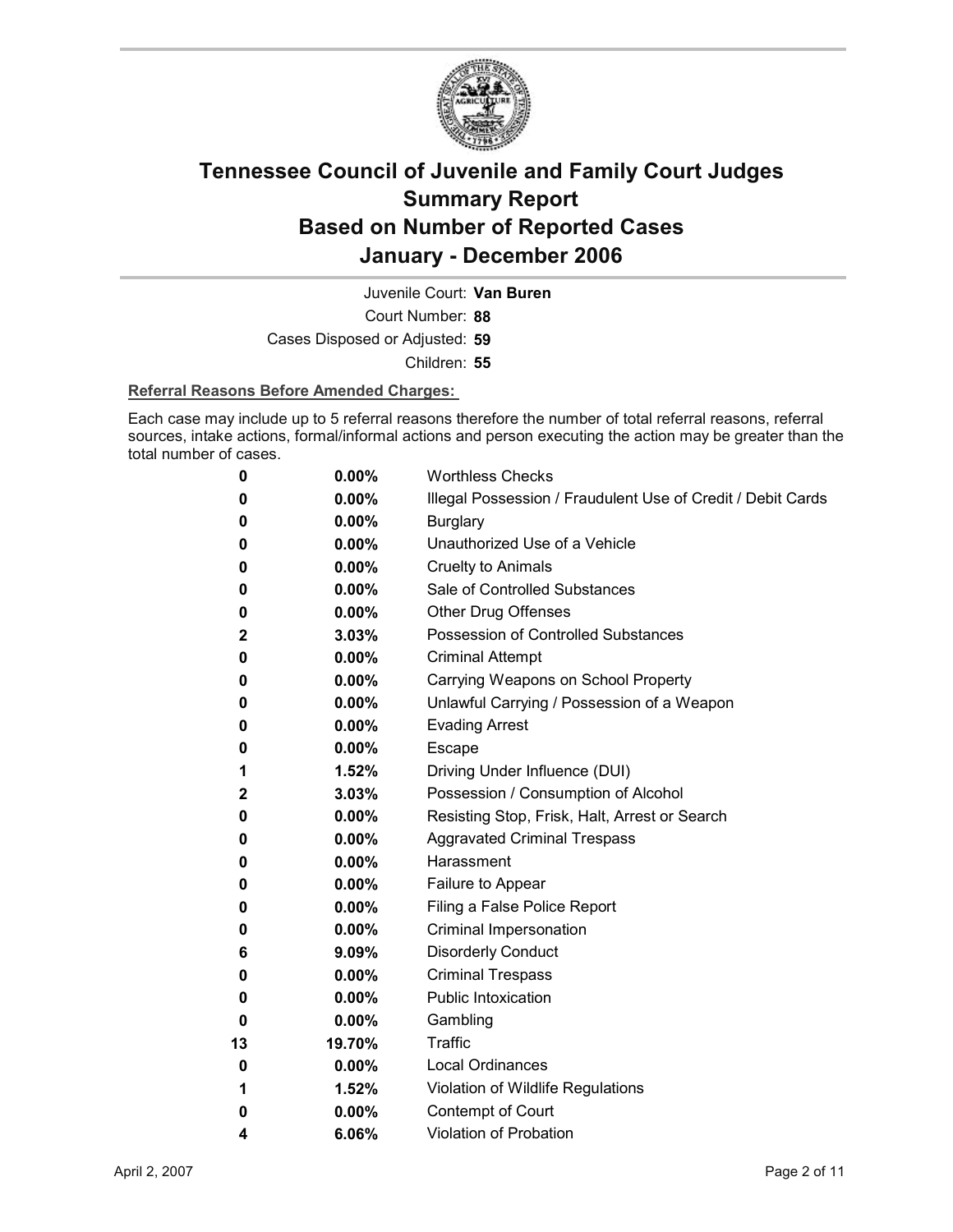

Court Number: **88** Juvenile Court: **Van Buren** Cases Disposed or Adjusted: **59** Children: **55**

#### **Referral Reasons Before Amended Charges:**

Each case may include up to 5 referral reasons therefore the number of total referral reasons, referral sources, intake actions, formal/informal actions and person executing the action may be greater than the total number of cases.

| 66          | 100.00%  | <b>Total Referrals</b>                 |
|-------------|----------|----------------------------------------|
| 0           | 0.00%    | Other                                  |
| 0           | 0.00%    | <b>Consent to Marry</b>                |
| 0           | 0.00%    | <b>Request for Medical Treatment</b>   |
| 0           | $0.00\%$ | Child Support                          |
| 0           | $0.00\%$ | Paternity / Legitimation               |
| 0           | 0.00%    | Visitation                             |
| 1           | 1.52%    | Custody                                |
| 0           | 0.00%    | <b>Foster Care Review</b>              |
| 0           | $0.00\%$ | <b>Administrative Review</b>           |
| 0           | $0.00\%$ | <b>Judicial Review</b>                 |
| 0           | 0.00%    | Violation of Informal Adjustment       |
| 0           | 0.00%    | <b>Violation of Pretrial Diversion</b> |
| 0           | 0.00%    | <b>Termination of Parental Rights</b>  |
| $\mathbf 2$ | 3.03%    | Dependency / Neglect                   |
| 0           | 0.00%    | <b>Physically Abused Child</b>         |
| 0           | 0.00%    | <b>Sexually Abused Child</b>           |
| 0           | 0.00%    | <b>Violation of Curfew</b>             |
| $\mathbf 2$ | 3.03%    | Violation of a Valid Court Order       |
| 6           | 9.09%    | Possession of Tobacco Products         |
| 0           | $0.00\%$ | Out-of-State Runaway                   |
| 0           | $0.00\%$ | In-State Runaway                       |
| 6           | 9.09%    | Truancy                                |
| 8           | 12.12%   | Unruly Behavior                        |
| 0           | 0.00%    | <b>Violation of Aftercare</b>          |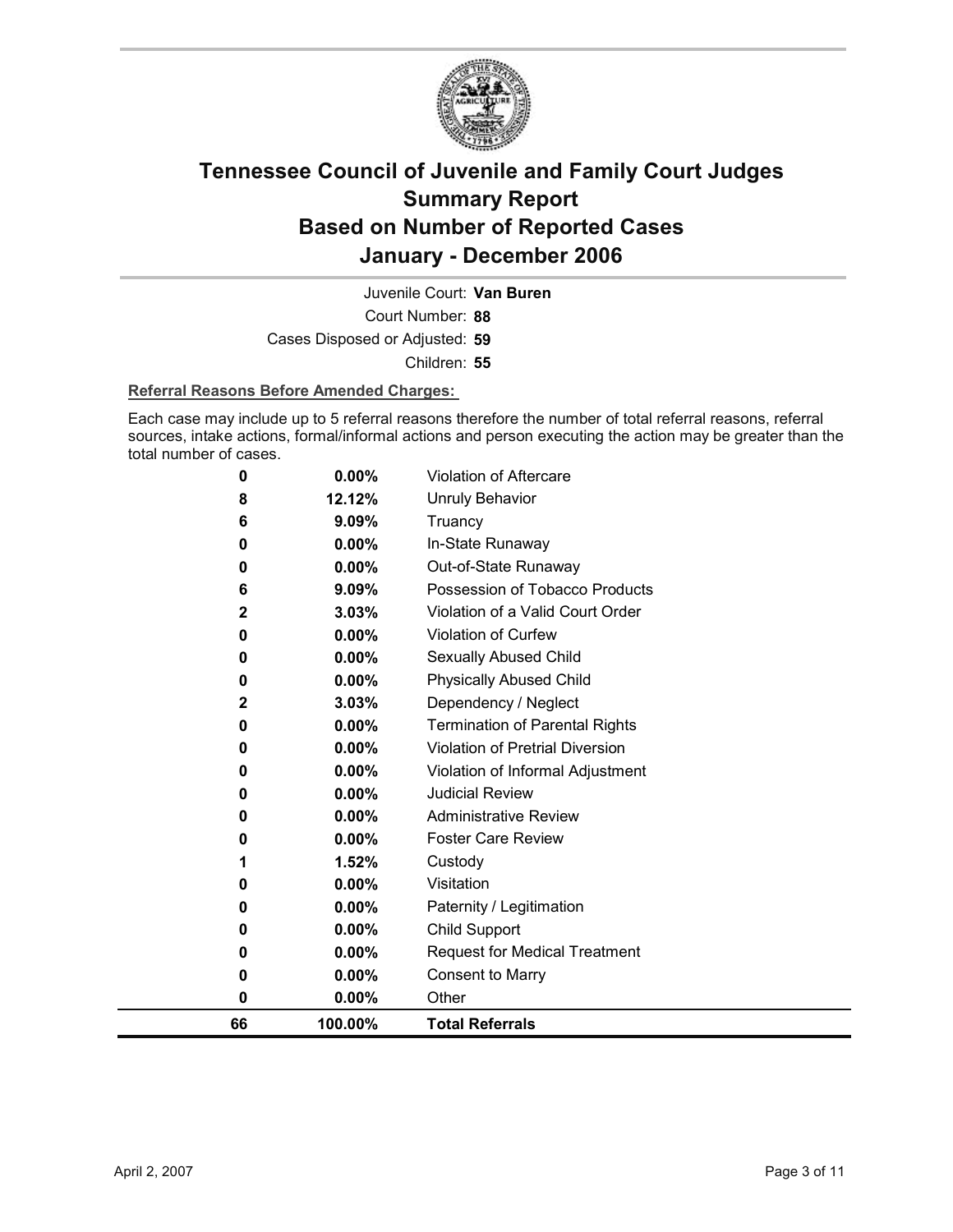

| 66                         | 100.00%                        | <b>Total Referral Sources</b> |
|----------------------------|--------------------------------|-------------------------------|
| 0                          | 0.00%                          | Other                         |
| 0                          | 0.00%                          | Unknown                       |
| 0                          | $0.00\%$                       | Hospital                      |
| 0                          | 0.00%                          | Child & Parent                |
| 4                          | 6.06%                          | Victim                        |
| 0                          | 0.00%                          | <b>Other Court</b>            |
| 0                          | 0.00%                          | Social Agency                 |
| 4                          | 6.06%                          | <b>Court Staff</b>            |
| 0                          | 0.00%                          | District Attorney's Office    |
| 0                          | 0.00%                          | <b>Other State Department</b> |
| 5                          | 7.58%                          | <b>DCS</b>                    |
| 0                          | 0.00%                          | <b>CSA</b>                    |
| 20                         | 30.30%                         | School                        |
| 0                          | 0.00%                          | Self                          |
| 1                          | 1.52%                          | <b>Relatives</b>              |
| 5                          | 7.58%                          | Parents                       |
| 27                         | 40.91%                         | Law Enforcement               |
| <b>Referral Sources: 1</b> |                                |                               |
|                            |                                | Children: 55                  |
|                            | Cases Disposed or Adjusted: 59 |                               |
|                            |                                | Court Number: 88              |
|                            |                                | Juvenile Court: Van Buren     |
|                            |                                |                               |

### **Age of Child at Referral: 2**

| 55           | 100.00%  | <b>Total Child Count</b> |
|--------------|----------|--------------------------|
| 0            | $0.00\%$ | Unknown / Not Reported   |
| 0            | $0.00\%$ | Ages 19 and Over         |
| 10           | 18.18%   | Ages 17 through 18       |
| 27           | 49.09%   | Ages 15 through 16       |
| 10           | 18.18%   | Ages 13 through 14       |
| $\mathbf{2}$ | 3.64%    | Ages 11 through 12       |
| 6            | 10.91%   | Ages 10 and Under        |
|              |          |                          |

 $1$  If different than number of Referral Reasons (66), verify accuracy of your court's data.

<sup>2</sup> One child could be counted in multiple categories, verify accuracy of your court's data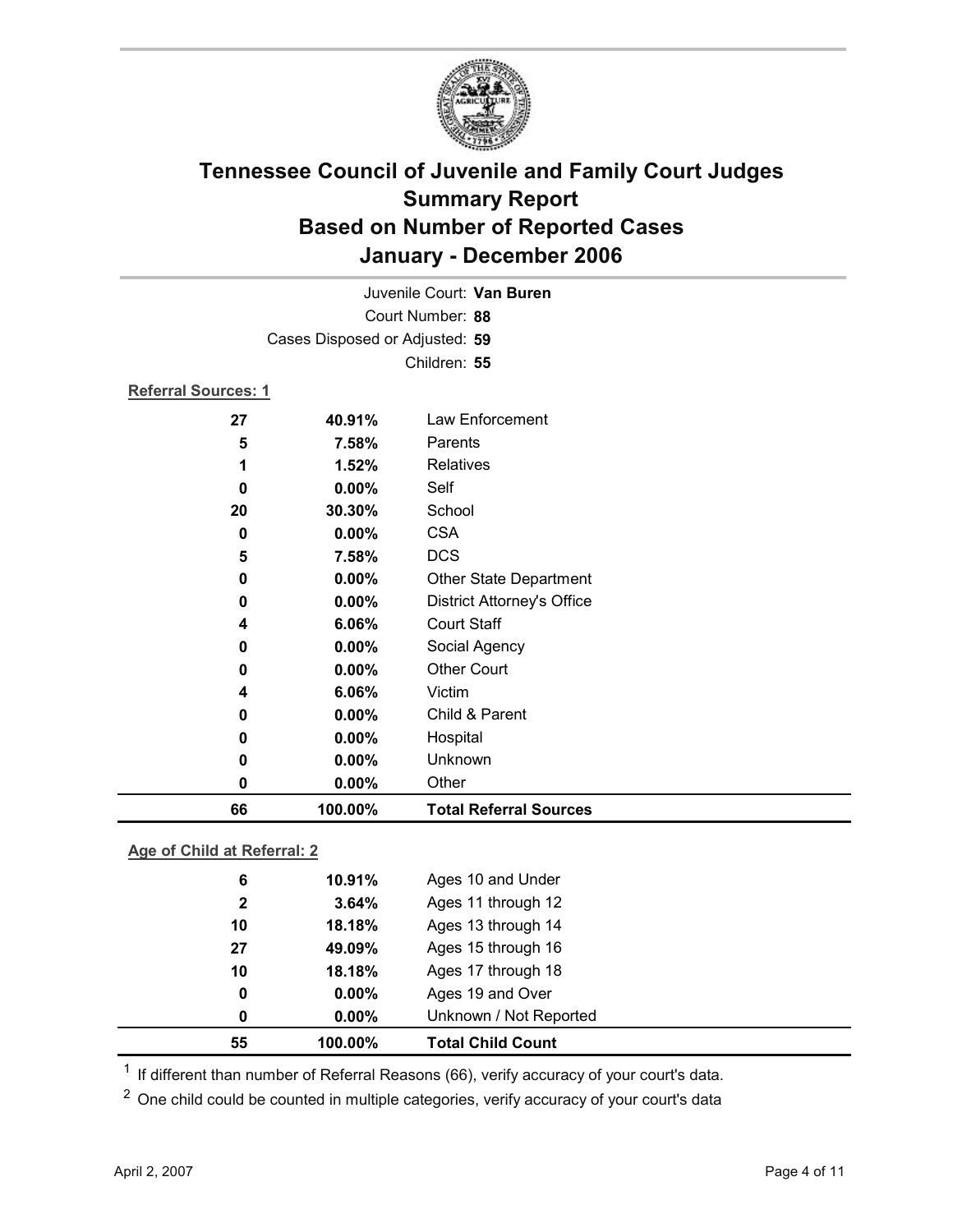

| Juvenile Court: Van Buren               |                                |                          |  |  |  |
|-----------------------------------------|--------------------------------|--------------------------|--|--|--|
| Court Number: 88                        |                                |                          |  |  |  |
|                                         | Cases Disposed or Adjusted: 59 |                          |  |  |  |
|                                         |                                | Children: 55             |  |  |  |
| Sex of Child: 1                         |                                |                          |  |  |  |
| 41                                      | 74.55%                         | Male                     |  |  |  |
| 14                                      | 25.45%                         | Female                   |  |  |  |
| 0                                       | 0.00%                          | Unknown                  |  |  |  |
| 55                                      | 100.00%                        | <b>Total Child Count</b> |  |  |  |
| Race of Child: 1                        |                                |                          |  |  |  |
| 55                                      | 100.00%                        | White                    |  |  |  |
| $\mathbf 0$                             | 0.00%                          | African American         |  |  |  |
| 0                                       | 0.00%                          | <b>Native American</b>   |  |  |  |
| 0                                       | 0.00%                          | Asian                    |  |  |  |
| 0                                       | 0.00%                          | Mixed                    |  |  |  |
| $\mathbf 0$                             | 0.00%                          | Unknown                  |  |  |  |
| 55                                      | 100.00%                        | <b>Total Child Count</b> |  |  |  |
| <b>Hispanic Origin: 1</b>               |                                |                          |  |  |  |
| $\mathbf 0$                             | 0.00%                          | Yes                      |  |  |  |
| 55                                      | 100.00%                        | No                       |  |  |  |
| $\mathbf 0$                             | 0.00%                          | Unknown                  |  |  |  |
| 55                                      | 100.00%                        | <b>Total Child Count</b> |  |  |  |
| <b>School Enrollment of Children: 1</b> |                                |                          |  |  |  |
| 54                                      | 98.18%                         | Yes                      |  |  |  |
| 1                                       | 1.82%                          | No                       |  |  |  |
| $\mathbf 0$                             | 0.00%                          | Unknown                  |  |  |  |
| 55                                      | 100.00%                        | <b>Total Child Count</b> |  |  |  |

 $1$  One child could be counted in multiple categories, verify accuracy of your court's data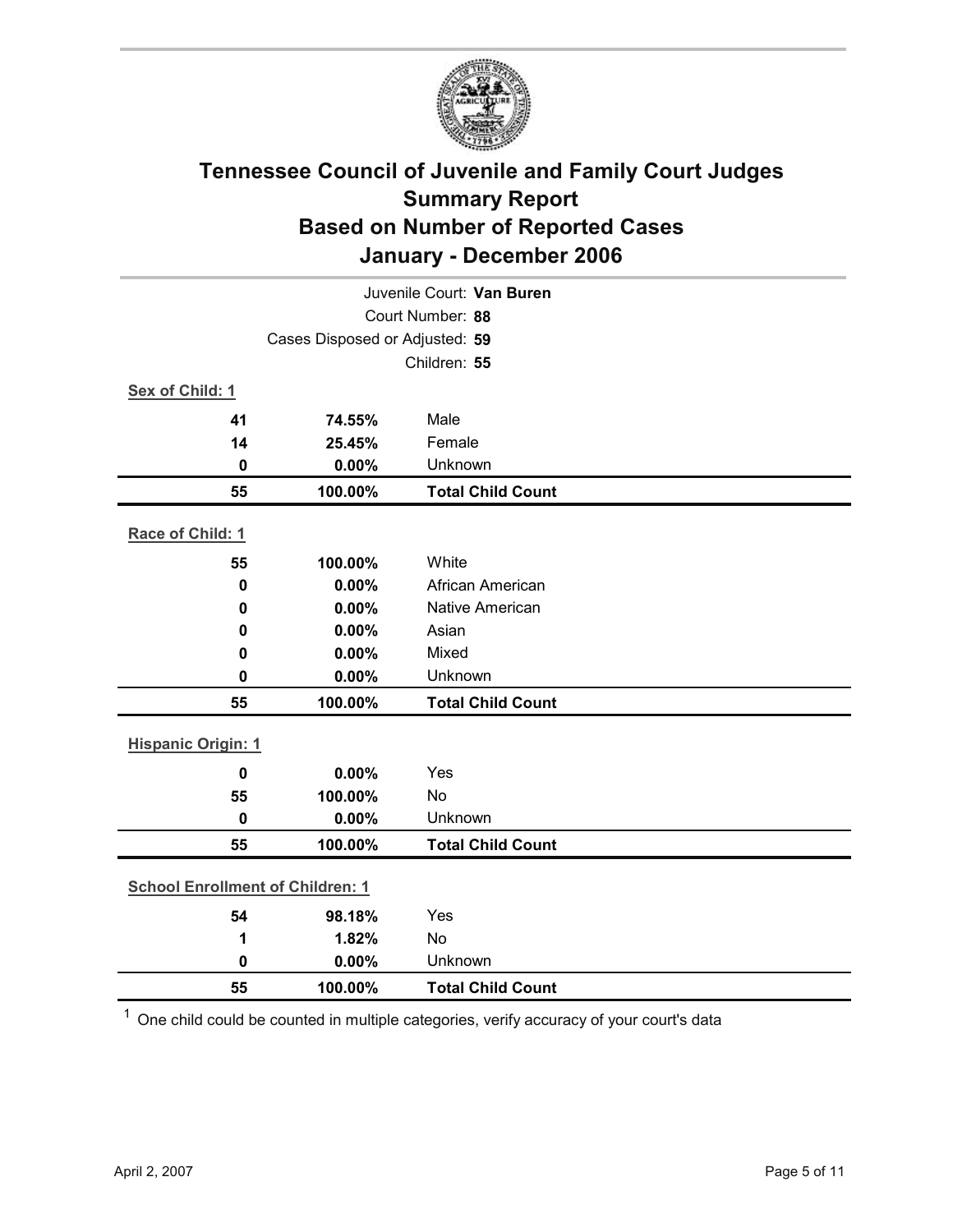

Court Number: **88** Juvenile Court: **Van Buren** Cases Disposed or Adjusted: **59** Children: **55 Living Arrangement of Child at Time of Referral: 1 12 21.82%** With Both Biological Parents **1 1.82%** With Father and Stepmother **7 12.73%** With Mother and Stepfather

| 55 | 100.00%  | <b>Total Child Count</b> |
|----|----------|--------------------------|
| 0  | $0.00\%$ | Other                    |
| 0  | 0.00%    | <b>Unknown</b>           |
| 0  | $0.00\%$ | Independent              |
| 0  | $0.00\%$ | In an Institution        |
| 0  | $0.00\%$ | In a Residential Center  |
| 0  | $0.00\%$ | In a Group Home          |
| 0  | $0.00\%$ | With Foster Family       |
| 3  | 5.45%    | With Adoptive Parents    |
| 5  | 9.09%    | <b>With Relatives</b>    |
|    | 1.82%    | <b>With Father</b>       |
| 26 | 47.27%   | <b>With Mother</b>       |

### **Type of Detention: 2**

| 59 | 100.00%  | <b>Total Detention Count</b> |
|----|----------|------------------------------|
| 0  | $0.00\%$ | Other                        |
| 56 | 94.92%   | Does Not Apply               |
| 0  | $0.00\%$ | <b>Unknown</b>               |
| 0  | $0.00\%$ | <b>Psychiatric Hospital</b>  |
| 0  | $0.00\%$ | Jail - No Separation         |
| 0  | $0.00\%$ | Jail - Partial Separation    |
| 0  | $0.00\%$ | Jail - Complete Separation   |
| 3  | 5.08%    | Juvenile Detention Facility  |
| 0  | $0.00\%$ | Non-Secure Placement         |
|    |          |                              |

 $<sup>1</sup>$  One child could be counted in multiple categories, verify accuracy of your court's data</sup>

 $2$  If different than number of Cases (59) verify accuracy of your court's data.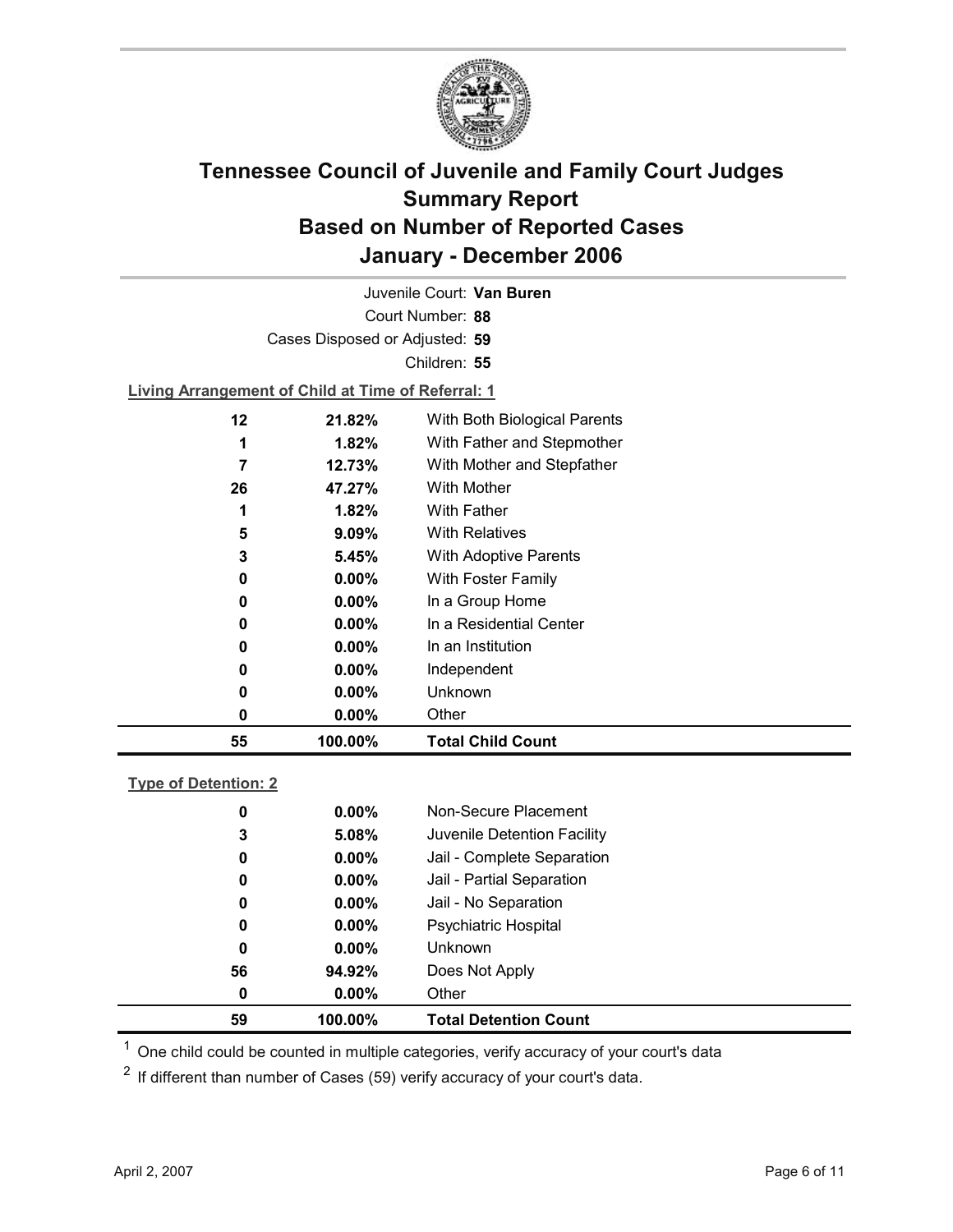

|                          | Juvenile Court: Van Buren                          |                                      |  |  |
|--------------------------|----------------------------------------------------|--------------------------------------|--|--|
| Court Number: 88         |                                                    |                                      |  |  |
|                          | Cases Disposed or Adjusted: 59                     |                                      |  |  |
|                          |                                                    | Children: 55                         |  |  |
|                          | <b>Placement After Secure Detention Hearing: 1</b> |                                      |  |  |
| $\mathbf 2$              | 3.39%                                              | Returned to Prior Living Arrangement |  |  |
| 0                        | 0.00%                                              | Juvenile Detention Facility          |  |  |
| 0                        | 0.00%                                              | Jail                                 |  |  |
| 0                        | 0.00%                                              | Shelter / Group Home                 |  |  |
| 0                        | 0.00%                                              | <b>Foster Family Home</b>            |  |  |
| 1                        | 1.69%                                              | Psychiatric Hospital                 |  |  |
| 0                        | $0.00\%$                                           | Unknown / Not Reported               |  |  |
| 56                       | 94.92%                                             | Does Not Apply                       |  |  |
| 0                        | $0.00\%$                                           | Other                                |  |  |
|                          |                                                    |                                      |  |  |
| 59                       | 100.00%                                            | <b>Total Placement Count</b>         |  |  |
|                          |                                                    |                                      |  |  |
| <b>Intake Actions: 2</b> |                                                    |                                      |  |  |
| 50                       | 75.76%                                             | <b>Petition Filed</b>                |  |  |
| $\mathbf 0$              | $0.00\%$                                           | <b>Motion Filed</b>                  |  |  |
| 16                       | 24.24%                                             | <b>Citation Processed</b>            |  |  |
| 0                        | 0.00%                                              | Notification of Paternity Processed  |  |  |
| 0                        | 0.00%                                              | Scheduling of Judicial Review        |  |  |
| 0                        | 0.00%                                              | Scheduling of Administrative Review  |  |  |
| 0                        | 0.00%                                              | Scheduling of Foster Care Review     |  |  |
| 0                        | 0.00%                                              | <b>Unknown</b>                       |  |  |
| 0                        | 0.00%                                              | Does Not Apply                       |  |  |
| 0                        | 0.00%                                              | Other                                |  |  |

 $1$  If different than number of Cases (59) verify accuracy of your court's data.

 $2$  If different than number of Referral Reasons (66), verify accuracy of your court's data.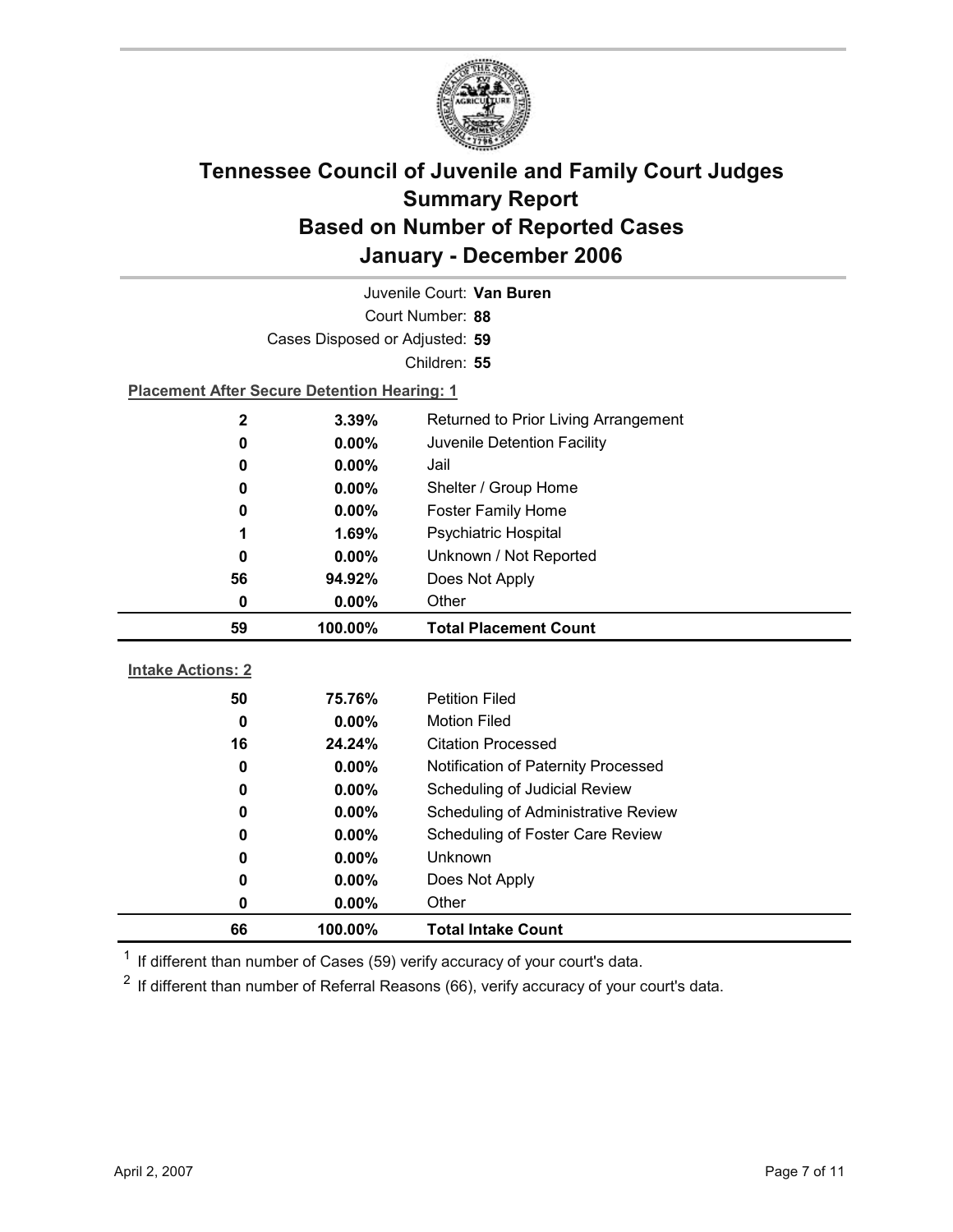

Court Number: **88** Juvenile Court: **Van Buren** Cases Disposed or Adjusted: **59** Children: **55**

#### **Last Grade Completed by Child: 1**

| 0                                       | 0.00%   | Too Young for School         |
|-----------------------------------------|---------|------------------------------|
| 0                                       | 0.00%   | Preschool                    |
| 0                                       | 0.00%   | Kindergarten                 |
| 2                                       | 3.64%   | 1st Grade                    |
| 0                                       | 0.00%   | 2nd Grade                    |
| 2                                       | 3.64%   | 3rd Grade                    |
| 1                                       | 1.82%   | 4th Grade                    |
| 1                                       | 1.82%   | 5th Grade                    |
| 4                                       | 7.27%   | 6th Grade                    |
| 6                                       | 10.91%  | 7th Grade                    |
| 17                                      | 30.91%  | 8th Grade                    |
| 14                                      | 25.45%  | 9th Grade                    |
| 6                                       | 10.91%  | 10th Grade                   |
| 1                                       | 1.82%   | 11th Grade                   |
| 0                                       | 0.00%   | 12th Grade                   |
| 0                                       | 0.00%   | Non-Graded Special Ed        |
| 1                                       | 1.82%   | <b>GED</b>                   |
| 0                                       | 0.00%   | Graduated                    |
| 0                                       | 0.00%   | <b>Never Attended School</b> |
| 0                                       | 0.00%   | Unknown                      |
| 0                                       | 0.00%   | Other                        |
| 55                                      | 100.00% | <b>Total Child Count</b>     |
|                                         |         |                              |
| <b>Enrolled in Special Education: 1</b> |         |                              |
| 1                                       | 1.82%   | Yes                          |

| 55 | 100.00% | <b>Total Child Count</b> |
|----|---------|--------------------------|
|    | 0.00%   | <b>Unknown</b>           |
| 54 | 98.18%  | No                       |
|    | 1.82%   | Yes                      |

 $1$  One child could be counted in multiple categories, verify accuracy of your court's data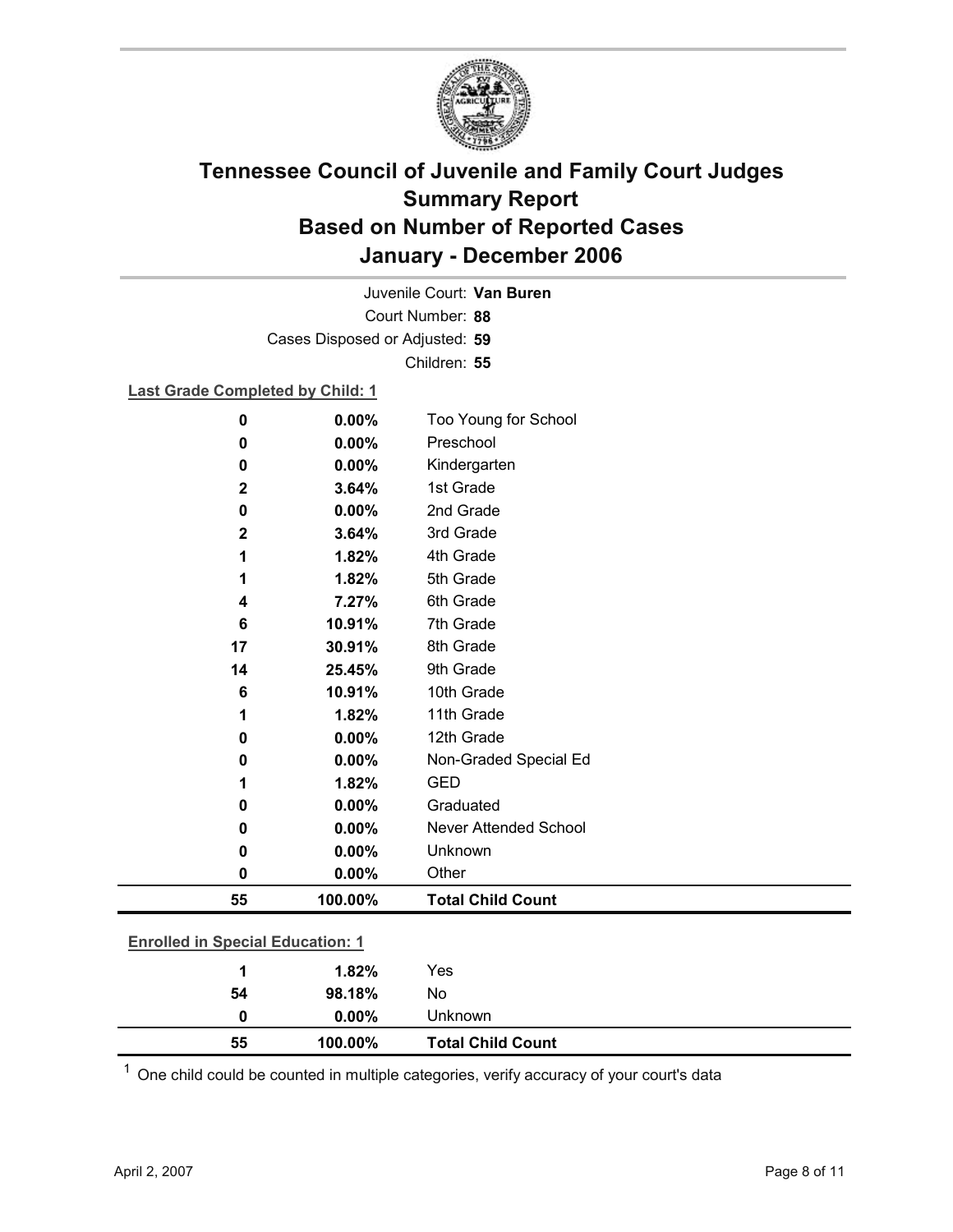

|                              |                                | Juvenile Court: Van Buren |  |
|------------------------------|--------------------------------|---------------------------|--|
|                              |                                | Court Number: 88          |  |
|                              | Cases Disposed or Adjusted: 59 |                           |  |
|                              |                                | Children: 55              |  |
| <b>Action Executed By: 1</b> |                                |                           |  |
| 66                           | 100.00%                        | Judge                     |  |
| $\boldsymbol{0}$             | $0.00\%$                       | Referee                   |  |
| 0                            | $0.00\%$                       | <b>YSO</b>                |  |
| 0                            | $0.00\%$                       | Other                     |  |
| 0                            | $0.00\%$                       | Unknown / Not Reported    |  |
| 66                           | 100.00%                        | <b>Total Action Count</b> |  |

### **Formal / Informal Actions: 1**

| $0.00\%$<br>$0.00\%$<br>4.55%<br>10.61%<br>$0.00\%$<br>$0.00\%$<br>$0.00\%$<br>$0.00\%$<br>1.52%<br>$0.00\%$<br>$0.00\%$ | Complaint Substantiated Dependent / Neglected<br><b>Complaint Substantiated Abused</b><br><b>Complaint Substantiated Mentally III</b><br>Informal Adjustment<br><b>Pretrial Diversion</b><br><b>Transfer to Adult Court Hearing</b><br>Charges Cleared by Transfer to Adult Court<br><b>Special Proceeding</b><br>Review Concluded<br>Case Held Open<br>Other<br>Unknown / Not Reported |
|--------------------------------------------------------------------------------------------------------------------------|-----------------------------------------------------------------------------------------------------------------------------------------------------------------------------------------------------------------------------------------------------------------------------------------------------------------------------------------------------------------------------------------|
|                                                                                                                          |                                                                                                                                                                                                                                                                                                                                                                                         |
|                                                                                                                          |                                                                                                                                                                                                                                                                                                                                                                                         |
|                                                                                                                          |                                                                                                                                                                                                                                                                                                                                                                                         |
|                                                                                                                          |                                                                                                                                                                                                                                                                                                                                                                                         |
|                                                                                                                          |                                                                                                                                                                                                                                                                                                                                                                                         |
|                                                                                                                          |                                                                                                                                                                                                                                                                                                                                                                                         |
|                                                                                                                          |                                                                                                                                                                                                                                                                                                                                                                                         |
|                                                                                                                          |                                                                                                                                                                                                                                                                                                                                                                                         |
|                                                                                                                          |                                                                                                                                                                                                                                                                                                                                                                                         |
|                                                                                                                          |                                                                                                                                                                                                                                                                                                                                                                                         |
|                                                                                                                          |                                                                                                                                                                                                                                                                                                                                                                                         |
| 4.55%                                                                                                                    |                                                                                                                                                                                                                                                                                                                                                                                         |
| 31.82%                                                                                                                   | <b>Complaint Substantiated Status Offender</b>                                                                                                                                                                                                                                                                                                                                          |
| $30.30\%$                                                                                                                | <b>Complaint Substantiated Delinquent</b>                                                                                                                                                                                                                                                                                                                                               |
| $0.00\%$                                                                                                                 | Retired / Nolle Prosequi                                                                                                                                                                                                                                                                                                                                                                |
|                                                                                                                          |                                                                                                                                                                                                                                                                                                                                                                                         |
|                                                                                                                          | 16.67%                                                                                                                                                                                                                                                                                                                                                                                  |

 $1$  If different than number of Referral Reasons (66), verify accuracy of your court's data.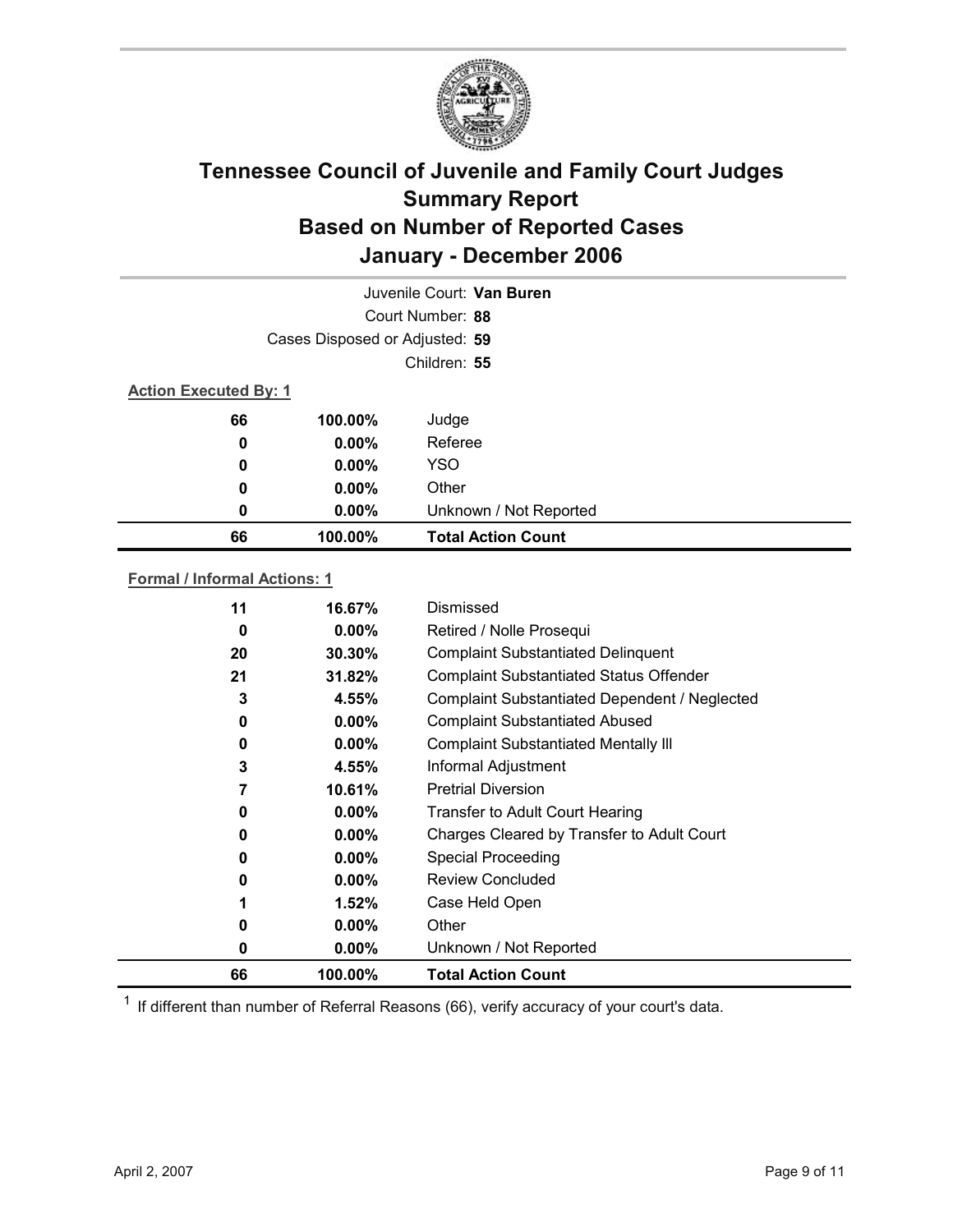

|                                |                                                       | Juvenile Court: Van Buren                            |  |  |
|--------------------------------|-------------------------------------------------------|------------------------------------------------------|--|--|
|                                |                                                       | Court Number: 88                                     |  |  |
| Cases Disposed or Adjusted: 59 |                                                       |                                                      |  |  |
| Children: 55                   |                                                       |                                                      |  |  |
| <b>Case Outcomes:</b>          | There can be multiple outcomes for one child or case. |                                                      |  |  |
| 9                              | 6.87%                                                 | Case Dismissed                                       |  |  |
| 0                              | $0.00\%$                                              | Case Retired or Nolle Prosequi                       |  |  |
| 1                              | 0.76%                                                 | Warned / Counseled                                   |  |  |
| 0                              | $0.00\%$                                              | Held Open For Review                                 |  |  |
| 5                              | 3.82%                                                 | Supervision / Probation to Juvenile Court            |  |  |
| 0                              | $0.00\%$                                              | <b>Probation to Parents</b>                          |  |  |
| 10                             | 7.63%                                                 | Referral to Another Entity for Supervision / Service |  |  |
| $\mathbf 2$                    | 1.53%                                                 | Referred for Mental Health Counseling                |  |  |
| 6                              | 4.58%                                                 | Referred for Alcohol and Drug Counseling             |  |  |
| 0                              | $0.00\%$                                              | Referred to Alternative School                       |  |  |
| 0                              | $0.00\%$                                              | Referred to Private Child Agency                     |  |  |
| 3                              | 2.29%                                                 | Referred to Defensive Driving School                 |  |  |
| 0                              | 0.00%                                                 | Referred to Alcohol Safety School                    |  |  |
| $\mathbf{2}$                   | 1.53%                                                 | Referred to Juvenile Court Education-Based Program   |  |  |
| 0                              | 0.00%                                                 | Driver's License Held Informally                     |  |  |
| 0                              | $0.00\%$                                              | <b>Voluntary Placement with DMHMR</b>                |  |  |
| 0                              | 0.00%                                                 | Private Mental Health Placement                      |  |  |
| 0                              | $0.00\%$                                              | <b>Private MR Placement</b>                          |  |  |
| 0                              | $0.00\%$                                              | Placement with City/County Agency/Facility           |  |  |
| 0                              | $0.00\%$                                              | Placement with Relative / Other Individual           |  |  |
| 16                             | 12.21%                                                | Fine                                                 |  |  |
| $\mathbf 2$                    | 1.53%                                                 | <b>Public Service</b>                                |  |  |
| 8                              | 6.11%                                                 | Restitution                                          |  |  |
| 0                              | $0.00\%$                                              | <b>Runaway Returned</b>                              |  |  |
| 0                              | 0.00%                                                 | No Contact Order                                     |  |  |
| 0                              | 0.00%                                                 | Injunction Other than No Contact Order               |  |  |
| 0                              | $0.00\%$                                              | <b>House Arrest</b>                                  |  |  |
| 0                              | $0.00\%$                                              | <b>Court Defined Curfew</b>                          |  |  |
| 0                              | 0.00%                                                 | Dismissed from Informal Adjustment                   |  |  |
| 0                              | $0.00\%$                                              | <b>Dismissed from Pretrial Diversion</b>             |  |  |
| 0                              | 0.00%                                                 | Released from Probation                              |  |  |
| 0                              | $0.00\%$                                              | <b>Transferred to Adult Court</b>                    |  |  |
| 0                              | $0.00\%$                                              | <b>DMHMR Involuntary Commitment</b>                  |  |  |